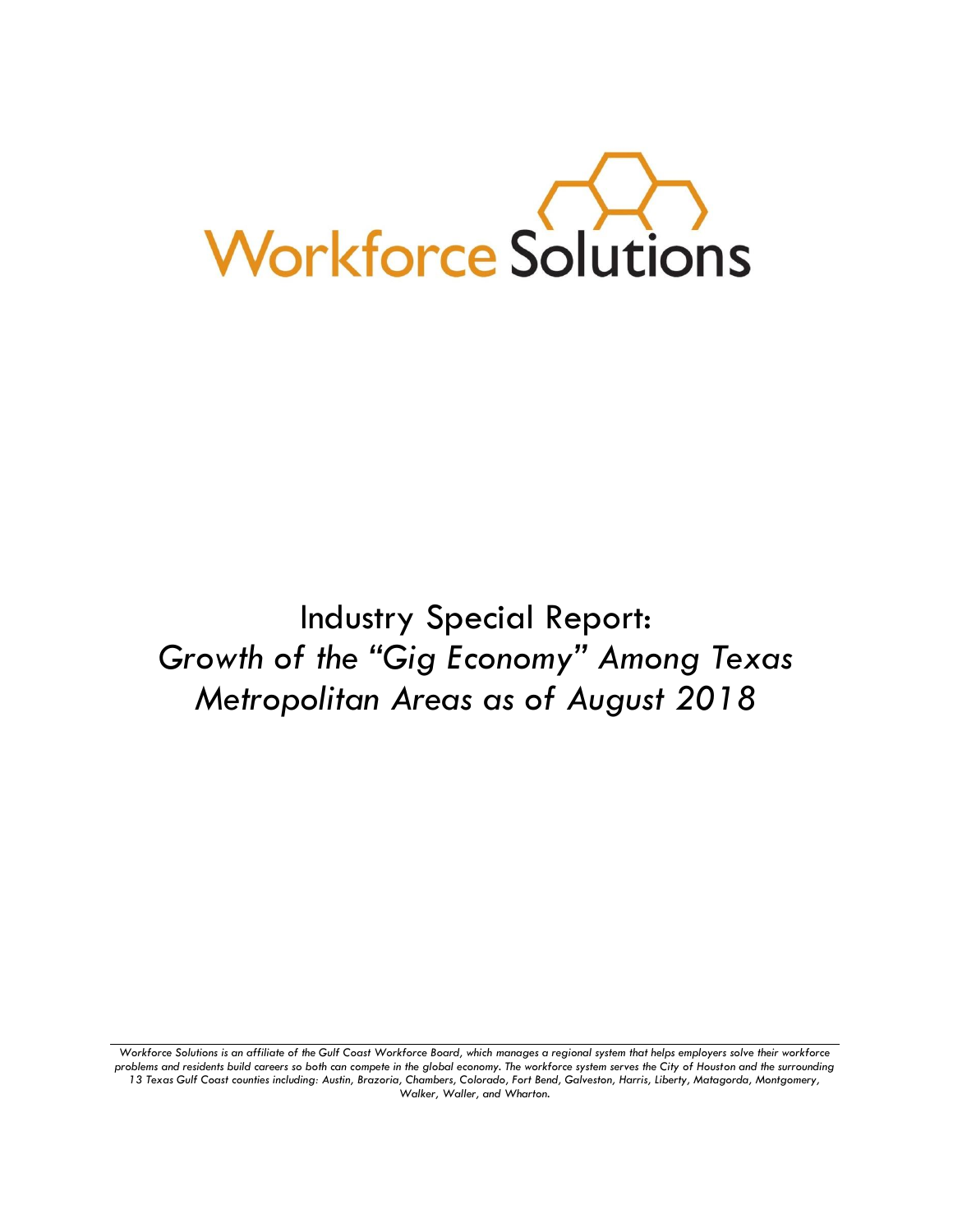### **Introduction**

With the advent of the Internet, virtually every facet of society has been transformed, from online commerce increasingly replacing traditional retail, to social media providing a platform for sharing information ad infinitum, to the capability of work to be performed from remote locations thereby leveraging disparate time zones. Another outgrowth of these trends is peer-to-peer commerce, connecting individuals with unmet needs for transportation and lodging with individuals in possession of "excess" quantities of these resources. These types of services, typified by ride-sharing platforms like Uber and Lyft and virtual hospitality platforms like Airbnb and VRBO have disrupted traditional taxi and hotel business models and have become symbols of the emerging "gig economy." Noted for its use of shortterm contingent work arrangements, the gig economy has shown its potential to provide a level of flexibility not found among traditional employer-employee relationships yet it may accelerate the "casualization of labor" resulting in ever-more precarious livelihoods for those unable to participate in the regular economy.<sup>i</sup>

While the merits of the gig economy are unlikely to be settled in the near future, more basic questions remain such as whether the gig economy is as large as perceived and whether it's growth is accelerating. This special report expands on a 2016 Brookings Institute study analyzing the gig economy by examining more recent data, and furthermore addresses the conclusion of a recent report from the Bureau of Labor Statistics that suggests the share of workers participating in the gig economy has actually *fallen* between 2005 and 2017.

### **Background**

As authors Ian Hathaway and Mark Muro noted in their 2016 Brookings report "Tracking the gig economy: New numbers," determining the size and scope of the sector remains difficult given its atomized and ephemeral nature.<sup>ii</sup> This in turn presents challenges to government surveys' ability to comprehensively capture trends, surveys which remain the de facto standard for a wide range of social and economic data. With that said, some parts of the gig economy are easier to track than others and therefore can serve as proxies for this emerging sector. The Brookings authors highlight the Census Bureau's "nonemployer" data set that provides a critical starting point for measuring the impact of two of the gig economy's most visible segments, ride-sharing such as Uber and Lyft on one hand and room-sharing platforms Airbnb and VRBO on the other. Defined as a "business…that has no paid employees, has annual business receipts of \$1,000 or more (\$1 or more in the construction industries) and is subject to federal income taxes…[most of which] are self-employed individuals operating very small unincorporated businesses, which may or may not be the owner's principal source of income…[and]… may operate from its owner's home address or from a separate physical location." In addition, nonemployer firms, particularly those with the legal form of an "Individual proprietorship" provide a reasonable approximation of gig economy workers. Giving the non-employer firm data set additional credibility is the fact that it is primarily derived from the annual or quarterly business income tax returns filed with the Internal Revenue Service (IRS), which should in theory provide a more accurate count than a conventional sample-based survey. Unfortunately, other platforms like TaskRabbit, Amazon Mechanical Turk, and Fiverr that permit the distribution of short-term piecemeal work continue to defy easy

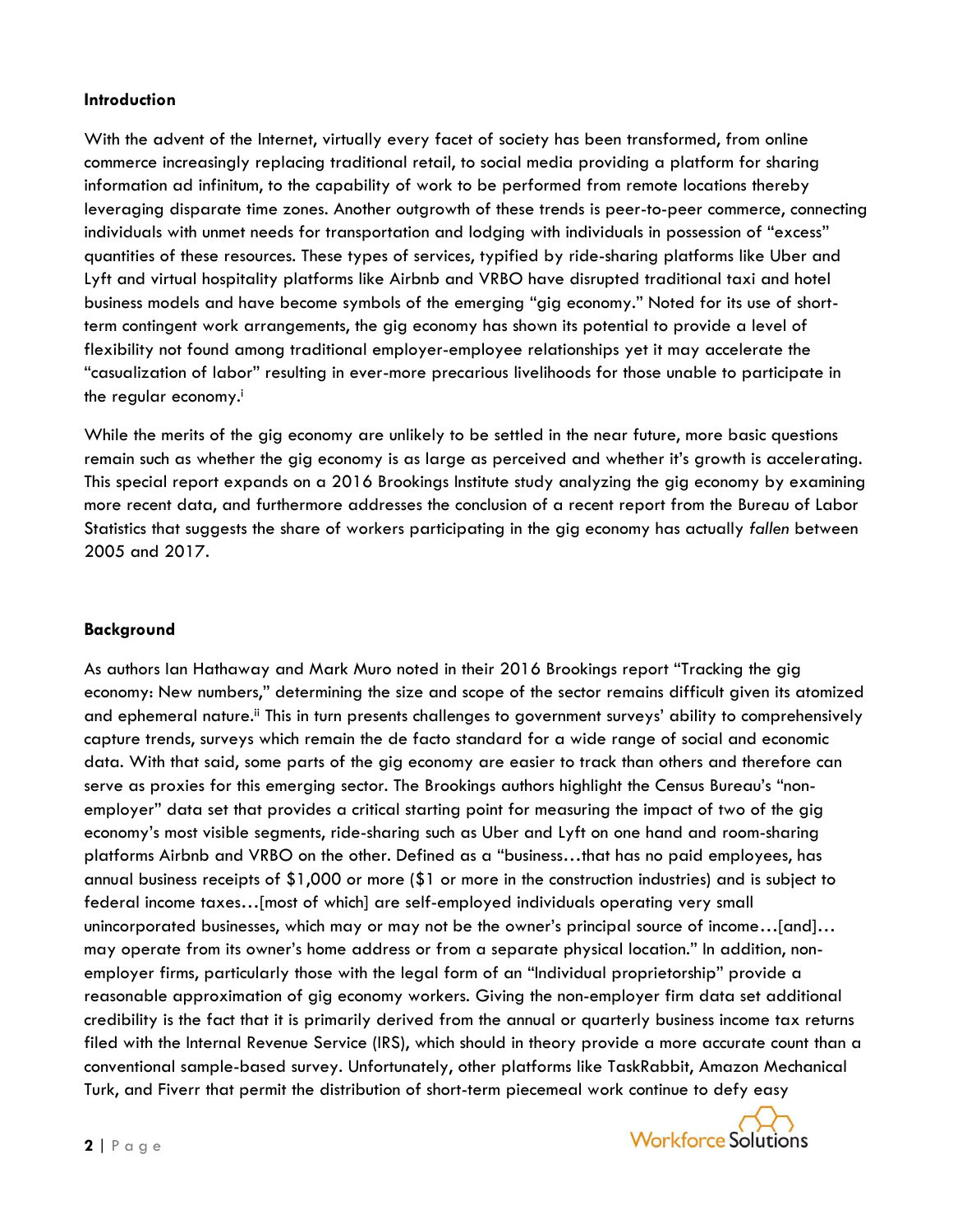classification from a government survey perspective and as a result could not be analyzed for either the Brookings report or the current one.

# **Non-employer Firm Employment versus Total Covered Employment 2012 to 2016**

The first year that we can begin to reliably measure the size and growth of one-half of the gig economy as represented by ride-sharing platforms remains 2012 based on the presence of Uber and Lyft in a majority of the largest metropolitan areas across the country. As of that year, there were 23 million nonemployer firms across all industries nationwide compared to total payroll employment of 132 million as measured by the Quarterly Census of Employment and Wages (QCEW). This translated to a ratio of payroll to non-employer firm employment of 5.8. By 2016 the number of non-employer firms had increased to 25 million for a nine-percent increase. Combined with the slightly slower eight-percent increase in traditional payroll employment, the ratio of payroll employment to non-employer firms fell to 5.7. This suggests that in the aggregate, the gig economy saw modest rise in relative importance compared to the traditional economy. Closer to home, the Houston MSA saw an increase from 514,000 to 563,000 non-employer firms for an increase of 49,000 or 10 percent compared to a nine-percent increase in overall employment. The ratio of total payroll employment to non-employer firms in the Houston area saw little change, falling from 5.14 to 5.11. These measures reflected slower growth compared to other Texas cities led by Austin with 23-percent non-employer growth versus 17-percent total employment growth followed by Dallas-Fort Worth-Arlington (16 and 14 percent) and San Antonio-New Braunfels (16 and 13 percent). Of the 50 largest metropolitan areas in the country, Las Vegas saw the fastest non-employer growth up 25 percent between 2012 and 2016. While it's clear that nonemployer firm growth has been on the rise and increasing in importance, these aggregate comparisons obscure faster growth in the segments of the gig economy enabled by the rise of peer-to-peer sharing platforms as will be seen shortly. (see Tables 1 and 2.)

| <b>Industry Title</b>                    | 2012 | 2016 |
|------------------------------------------|------|------|
| <b>United States</b>                     | 5.79 | 5.72 |
| Austin-Round Rock, TX MSA                | 5.32 | 5.07 |
| Dallas-Fort Worth-Arlington, TX MSA      | 5.32 | 5.23 |
| Houston-The Woodlands-Sugar Land, TX MSA | 5.15 | 5.12 |
| San Antonio-New Braunfels, TX MSA        | 5.58 | 5.44 |

**Table 1. Ratio of QCEW Total Covered Payroll Employment to Non-employer Firms, Selected Texas MSAs and the U.S. 2012 and 2016**

Source(s): Census Bureau Non-employer Statistics and Bureau of Labor Statistics Quarterly Census of Employment and Wages (QCEW)

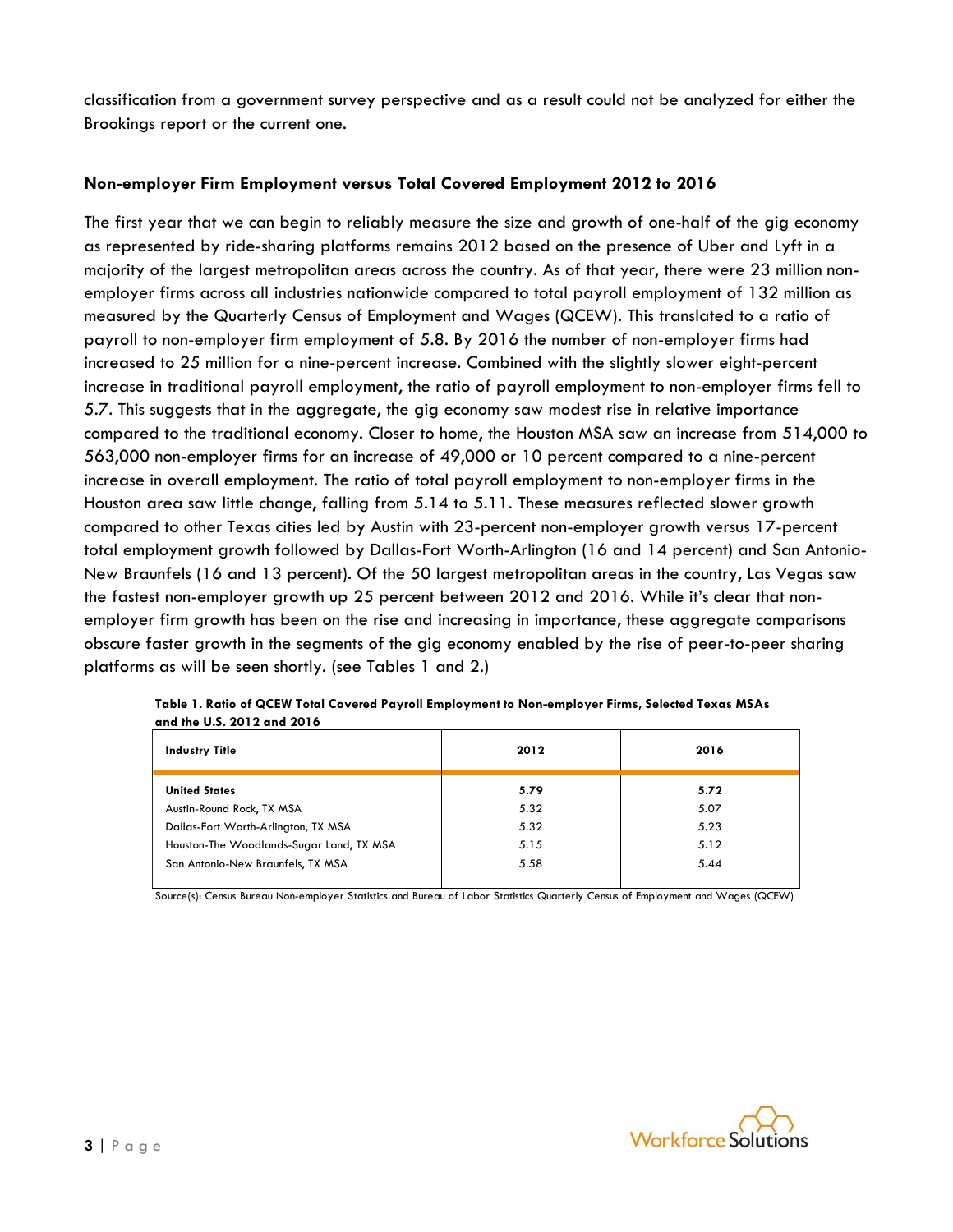| <b>Industry Title</b>                    | Non-employer Firm<br><b>Net Change</b><br>2012-2016 | Non-employer Firm<br><b>Percent Change</b><br>2012-2016 | <b>QCEW Total Covered</b><br><b>Employment Net</b><br><b>Change 2012-2016</b> | <b>QCEW Total Covered</b><br><b>Employment Percent</b><br><b>Change 2012-2016</b> |  |  |
|------------------------------------------|-----------------------------------------------------|---------------------------------------------------------|-------------------------------------------------------------------------------|-----------------------------------------------------------------------------------|--|--|
| <b>United States</b>                     | 2,077,133                                           | 9%                                                      | 10,173,688                                                                    | $8\%$                                                                             |  |  |
| Austin-Round Rock, TX MSA                | 35,479                                              | 23%                                                     | 140,919                                                                       | 17%                                                                               |  |  |
| Dallas-Fort Worth-Arlington, TX MSA      | 87,558                                              | 16%                                                     | 410,298                                                                       | 14%                                                                               |  |  |
| Houston-The Woodlands-Sugar Land, TX MSA | 49,225                                              | 10%                                                     | 236,375                                                                       | 9%                                                                                |  |  |
| San Antonio-New Braunfels, TX MSA        | 25,294                                              | 16%                                                     | 115,154                                                                       | 13%                                                                               |  |  |

#### **Table 2. Non-employer Firm and QCEW Total Covered Employment Net and Percent Change 2012-2016**

Source(s): Census Bureau Non-employer Statistics and Bureau of Labor Statistics Quarterly Census of Employment and Wages (QCEW)

# **Non-employer Transportation and Lodging Trends 2012 to 2016**

As noted, it remains challenging to comprehensively define and measure the gig economy using existing government survey data. Brookings report authors Hathaway and Muro sought address this issue in part by using non-employer transportation and lodging statistics produced by the Census Bureau to represent the gig economy. Specifically, the authors identified four, four-digit NAICS industries as proxies for the gig economy: *4853 Taxi and Limousine Service* and *4859 Other Transit and Ground Passenger Transportation*, which they refer to as the "rides" sector, and *7211 Traveler Accommodation* and *7213 Rooming and Boarding Houses*, which they refer to as the "rooms" sector. In keeping with the Brookings report, analysis from this point onward will utilize the same definitions.

## **U.S. Non-Employer "Rides Sector" Growth**

We first begin by looking at the rides sector typified by ride-sharing platforms Uber and Lyft. At the national level, the number of non-employer firm in this sector grew an astonishing 264 percent between 2012 and 2016 rising from 234,000 to 853,000 firms. The Brookings authors noted that "after 2010, independent contractor growth in the ground transportation industry suddenly takes off—and then explodes in 2014 (a trend that is likely to have continued in 2015 and 2016)." At the time of writing, the authors only possessed non-employer firm data through 2014 however their supposition regarding 2015 and 2016 has now been proven correct given the availability of figures for these two additional years. Recent data shows that of the 619,000 new non-employer firms created between 2012 and 2016, 82 percent came into existence in just 2015 and 2016. In contrast, an examination of QCEW employment growth in the rides sector revealed a mere 12-percent increase over the four-year period in question, increasing from 163,000 jobs to 183,000 jobs. Additionally, less than half (40 percent) of the 20,000 rides sector payroll jobs were added in the final two years. Lastly, as further evidence of the growing importance of non-employer rides sector firms to payroll employment, this ratio fell from 0.74 in 2005 to 0.7 in 2012 followed by a sharp drop to 0.21 in 2016. (see Chart 1.)

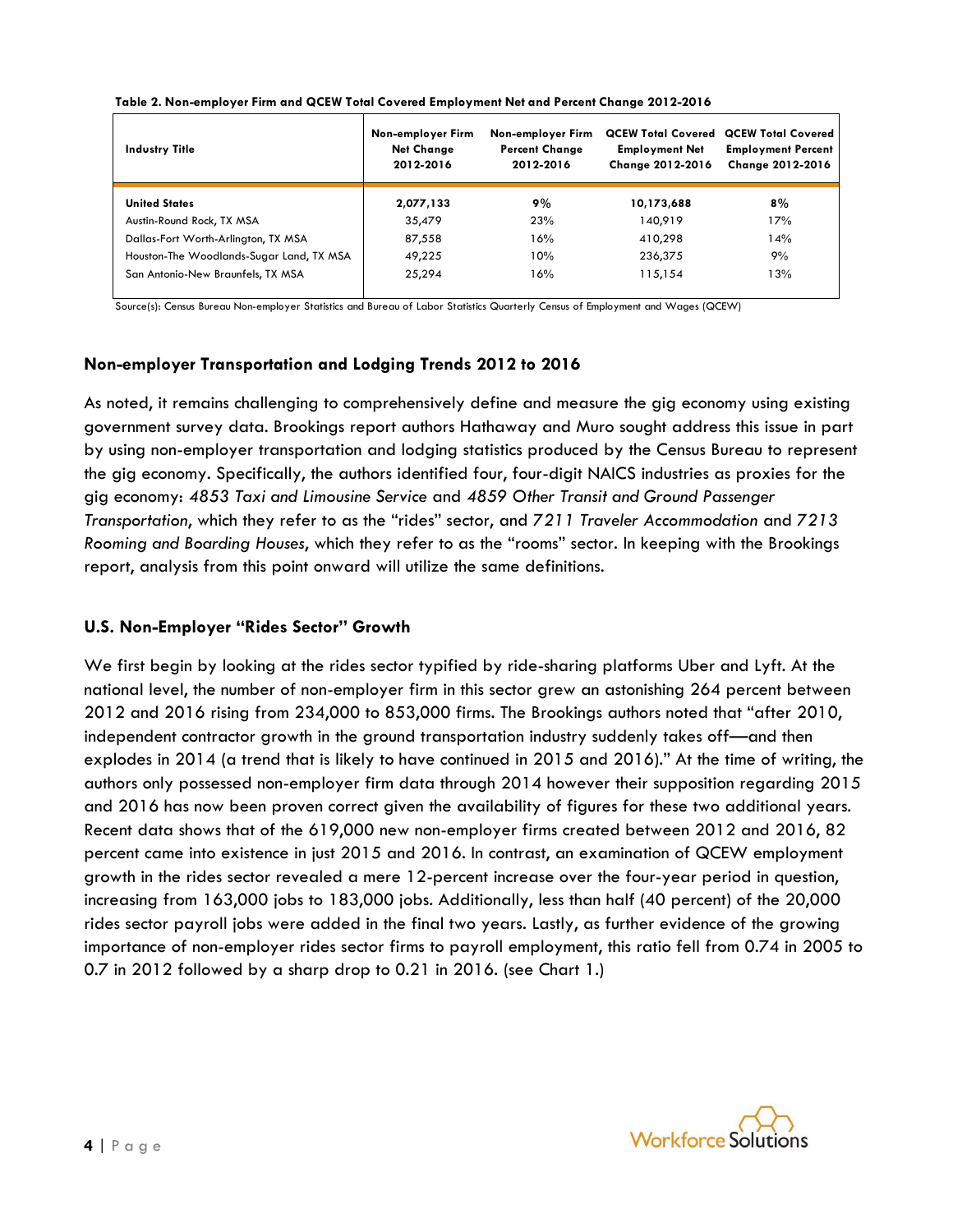

Source(s): Census Bureau Non-employer Statistics and JobsEQ and BLS QCEW estimates \*Ratios represent payroll employees to non-employer firms.

# **Texas Metropolitan Areas Non-Employer "Rides Sector" Growth**

#### *Austin*

The exponential growth in the non-employer rides sector seen across the U.S. was also observed among the four major metropolitan areas in Texas. Between 2012 and 2016, the number of non-employer rides firms in Austin rose from 1,029 to 6,839 for a 565-percent increase, which dwarfed the19-percent increase in payroll employment for this sector. This former percentage was the largest increase of the Texas cities. It should be noted that there was little growth in rides sector non-employer firms in Austin between 2015 and 2016. In May 2016, Uber and Lyft suspended operations after local voters rejected a measure that would have shielded ride-sharing drivers from more stringent background checks.<sup>iii</sup> Smaller ride-sharing start-up companies emerged to fill some of the gap in service, which explains the marginal increase over the two-year period of only two percent compared the previous year's 175 percent increase. In May of 2017, statewide legislation regulating ride-sharing companies was passed paving the way for Uber and Lyft to resume operations.iv Based on the growth trajectory up to 2015, there is a strong likelihood that the number of non-employer ride-sharing firms in Austin would have continued to increase unabated in the absence of regulatory restrictions. Even though the two largest players in the ride-sharing space temporarily exited the Austin market, the ratio of rides sector payroll employment to non-employer firms saw the steepest drop of the major metro areas in Texas, from 0.78 in 2005 to 0.52 in 2012 to just 0.09 in 2016.

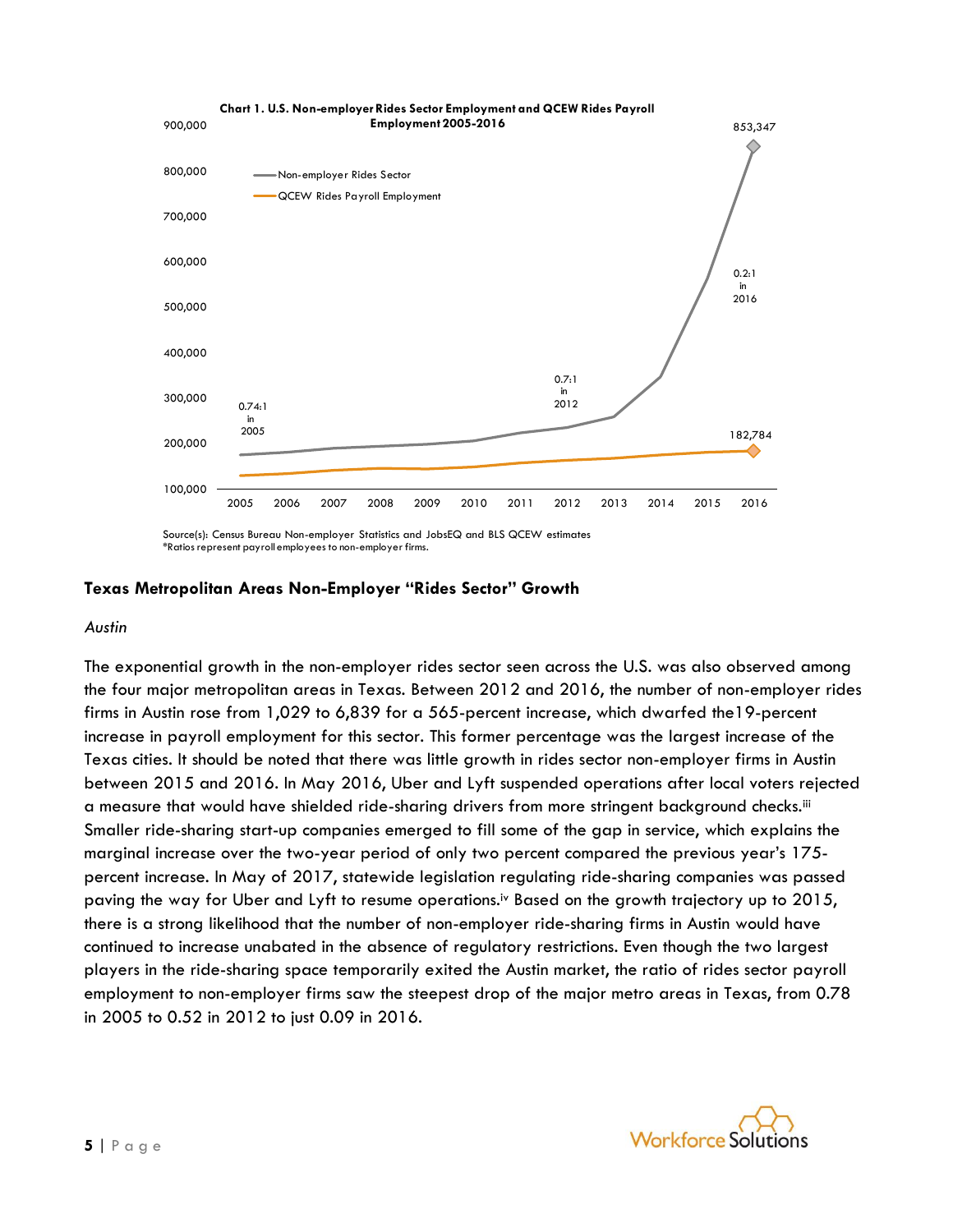# *Dallas-Fort Worth-Arlington*

The Dallas-Fort Worth-Arlington area has had ride-sharing services since 2012 with no meaningful interruptions found to date. This coupled with the fact that Dallas is the fourth-largest metropolitan area in the country is likely the reason that DFW has consistently had the largest absolute number of nonemployer rides firms of the four major cities in Texas with 3,671 in 2012 rising to 20,077 in 2016. The growth rate over this timeframe came in at 447 percent, the second-fastest in the state after Austin, which like other areas in Texas and around the country was orders of magnitude larger than the growth in payroll employment which for Dallas was 20 percent. The net effect of these trends was a sharp drop in the number of payroll jobs relative to non-employer firms of 0.41 to 0.09 over the four-year period, again a reflection of the growing importance of unincorporated individual proprietorships offering ridesharing services. v vi

# *Houston-The Woodlands-Sugar Land*

Ride-sharing services entered the Houston market in early 2014, which explains the limited growth in nonemployer rides firms in 2012 and 2013.vii Nonetheless in keeping with analysis of the 2012 to 2016 timeframe, the number of firms over this period increased from 3,559 to 14,058 for a gain of 295 percent, the lowest growth rate of the major cities in Texas, yet this was well in excess of the 20 percent increase in payroll rides sector employment. In this case, the ratio of payroll jobs to non-employer firms fell from 0.6 to 0.15.

It should be noted that the Houston area experienced an economic downturn between 2014 and 2016 related to the fall in oil prices and incidentally coinciding with the arrival of ride-sharing services. This period was marked by layoffs in the oil and gas industry of approximately 75,000 to 85,000 jobs. A question worth investigating is whether ride-sharing platforms like Uber and Lyft provide highly flexible stop-gap employment opportunities to laid-off workers in general, but in the case of Houston, to those previously employed in oil and gas and related industries. Evidence of this phenomenon, if significant, would manifest itself at a bare minimum in the form of increasing year-over-year growth in non-employer rides firms and ideally faster than some benchmark such as the U.S. or other Texas cities. A look at growth rates between 2014-2015 and 2015-2016 revealed increases of 66 percent and 54 percent, respectively, indicating a mild slowing of the creation of non-employer rides firms. In fact, a look at the top-50 largest metropolitan areas in the country revealed that the slowing growth observed in Houston was typical of 40 other metropolitan areas as well as the U.S. As a result, it does not appear that the number of ride-sharing service providers increased beyond what might have been expected. If laid-off oil and gas workers did in fact turn to platforms like Uber and Lyft in significant numbers to secure temporary employment, this phenomenon was obscured by the broader trend of slowing year-over-year growth for the non-employer rides sector as a whole.

# *San Antonio-New Braunfels*

For the remaining major metropolitan area in Texas, San Antonio, the 2014 to 2015 timeframe was marked by periodic provision and suspension of ride-sharing services that naturally altered the growth

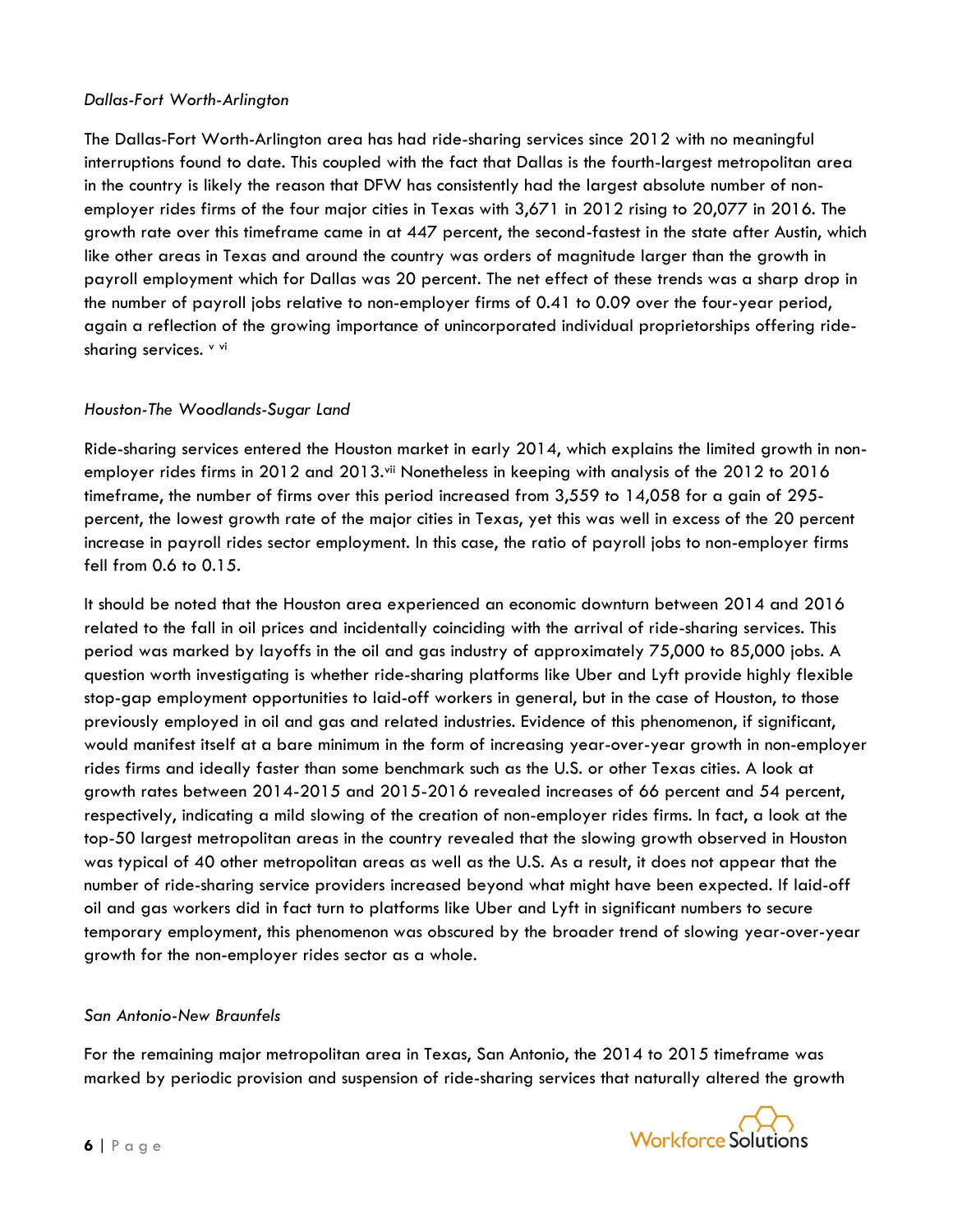trajectory of non-employer rides firms between 2012 to 2016. Ville ix x While the increase over the fouryear period was 348 percent, the third-fastest of the major metro areas in Texas, the overwhelming majority of that growth occurred between 2015 and 2016 once local regulatory disputes were finally resolved. Unlike the other three major cities in Texas, San Antonio continued to see faster year-over-year growth in non-employer rides firms through 2016 owing to the delayed adoption of ride-sharing services. One possible side-effect, and potential benefit, was payroll growth in the rides sector saw significant growth between 2012 and 2016 as evidenced by a 47-percent increase, much faster than the other major Texas metropolitan areas. Assuming a cause-and-effect relationship where gains in non-employer rides employment comes as the expense of payroll employment, one would expect a moderation of the payroll growth seen in recent years as non-employer firm growth accelerates and matures. (see Charts 2- 4. and Table 3.)



**Chart 2. Selected Texas Metropolitan Areas - Non-employer Rides Sector Employment and QCEW Rides Payroll Employment 2005-2016**

Source(s): Census Bureau Non-employer Statistics and JobsEQ QCEW estimates

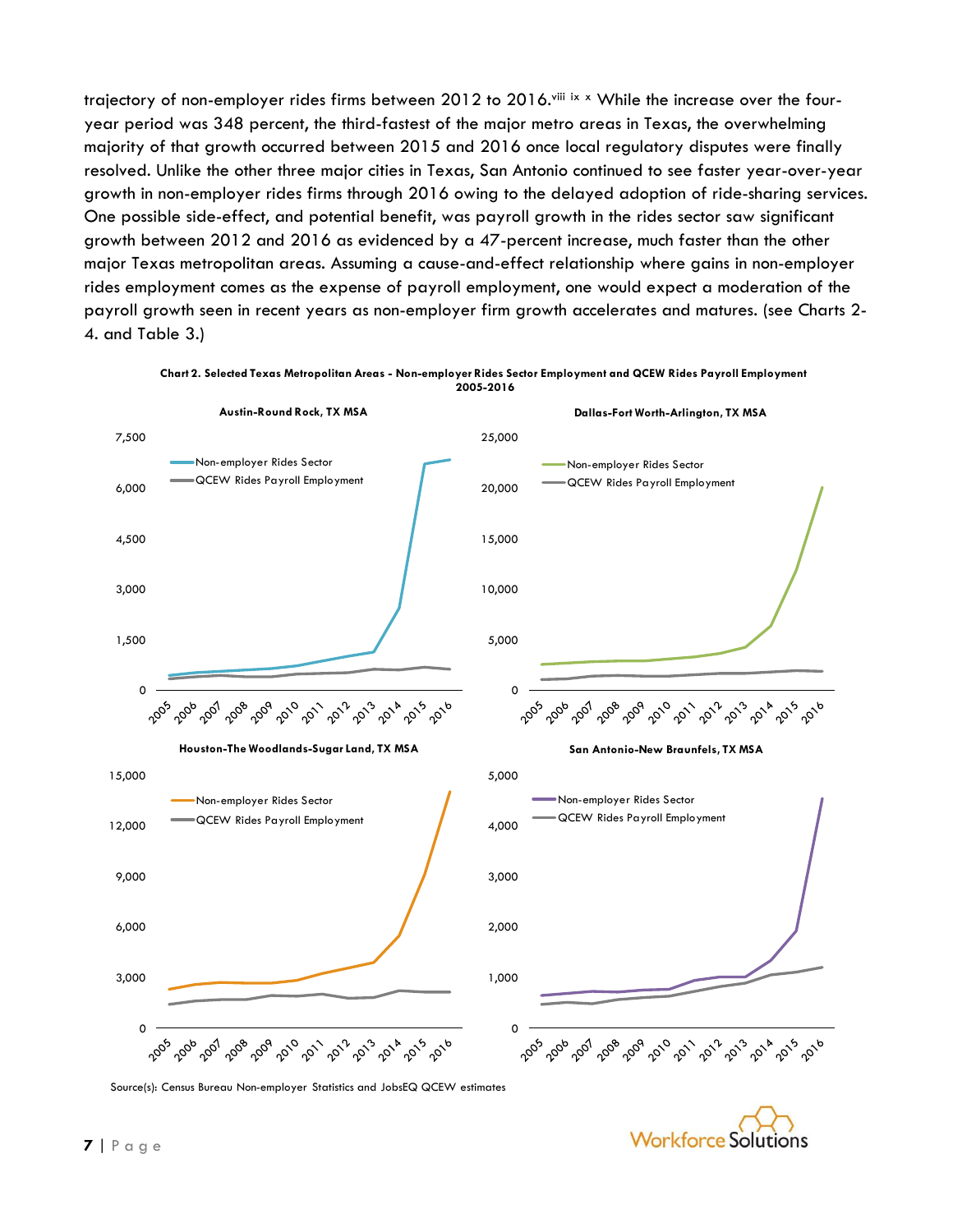| <b>Industry Title</b>                    | 2005 | 2012 | 2016 |  |  |
|------------------------------------------|------|------|------|--|--|
|                                          |      |      |      |  |  |
| <b>United States</b>                     | 0.74 | 0.70 | 0.21 |  |  |
| Austin-Round Rock, TX MSA                | 0.78 | 0.52 | 0.09 |  |  |
| Dallas-Fort Worth-Arlington, TX MSA      | 0.41 | 0.46 | 0.09 |  |  |
| Houston-The Woodlands-Sugar Land, TX MSA | 0.60 | 0.50 | 0.15 |  |  |
| San Antonio-New Braunfels, TX MSA        | 0.72 | 0.81 | 0.27 |  |  |
|                                          |      |      |      |  |  |

#### **Table 3. Ratio of Rides Sector Payroll Employment to Rides Sector Non-employer Firms, Selected Texas MSAs and the U.S. 2005, 2012 and 2016**

Source(s): Census Bureau Non-employer Statistics and Bureau of Labor Statistics Quarterly Census of Employment and Wages (QCEW) and JobsEQ



#### **Chart 3. Non-employerRides Sector Year-over-Year Percent Change 2012 to 2016**

Source: Census Bureau Non-employer Statistics

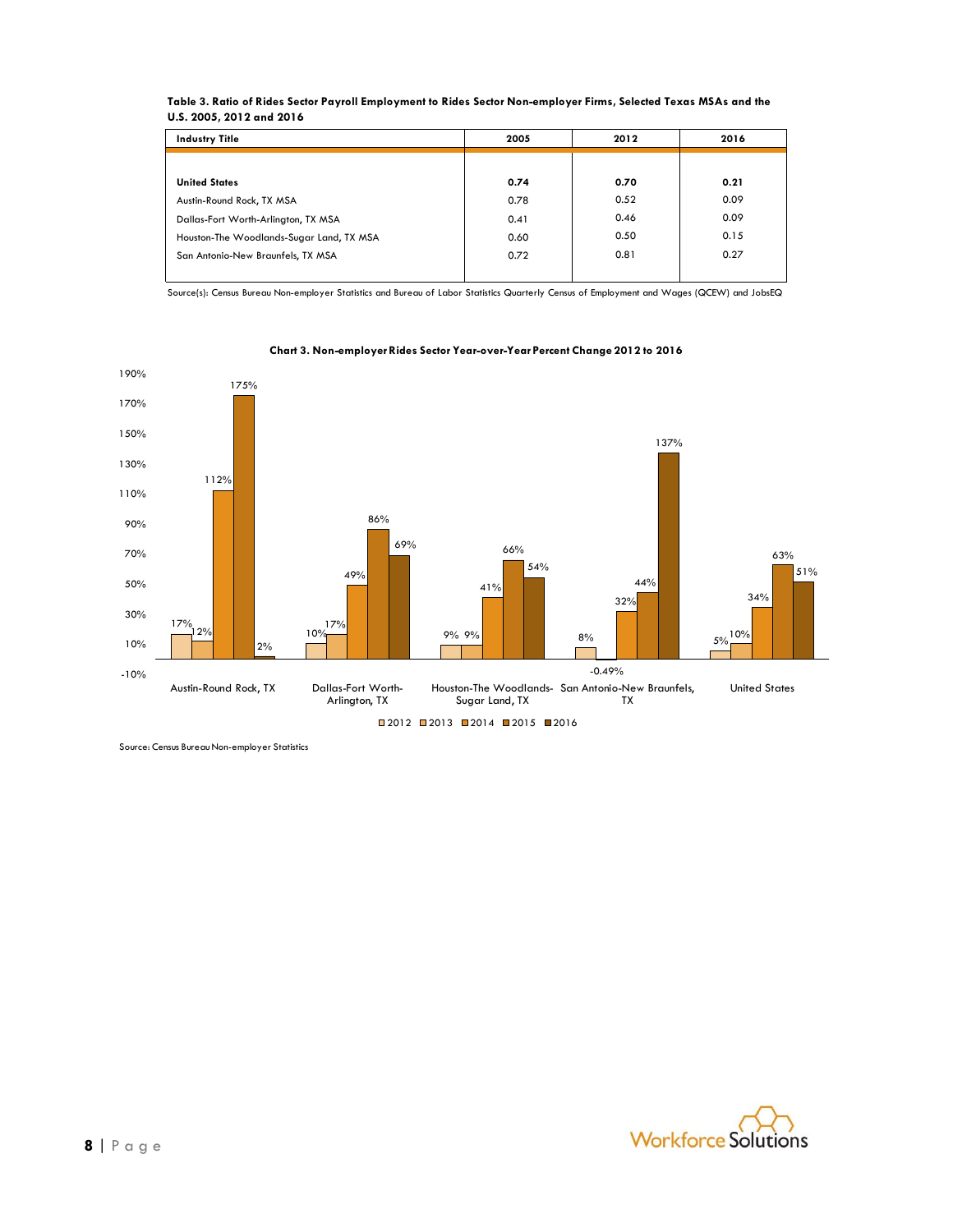**Chart 4. QCEW Payroll Rides Sector Year-over-Year Percent Change 2012 to 2016**



### **U.S. Non-Employer "Rooms Sector" Growth**

The rooms sector demonstrated similar trends to the ride-sharing portion of the gig economy previously described however the scale in terms of non-employer firms compared to payroll employment proved drastically different. As of 2016, there were nearly a combined 1.9 million payroll jobs in *7211 Traveler Accommodation* and *7213 Rooming and Boarding Houses* compared to 66,000 non-employer firms in these same industries. As Hathaway and Muro point out, non-employer rooms firms are more likely to "contract out support functions like cleaning services, meals, and entertainment," which would reduce the apparent size of such firms. They are also likely to be "undercounted in the data, because of tax reporting requirements—which…are not mandatory until a room-sharing host exceeds \$20,000 in receipts or 200 transactions each year." Nonetheless, the firms that were captured in the non-employer rooms sector demonstrate a clear trend of rapid growth from 2008 onward, prior to which the sector was on a modest decline. Not coincidentally, 2008 remains a pivotal year for the non-employer rooms sector given the launch of the best-known platform for providing such services, Airbnb.<sup>xi</sup>

Using 2008 as our starting year for analysis of the non-employer rooms sector, we find that nationally by 2016 the number of firms had risen from 48,000 to 66,000 for a 40-percent increase. Roughly 57 percent of the eight-year increase occurred in just 2015 and 2016, illustrating that much of the acceleration in room-sharing offerings across the country occurred relatively recently despite pre-dating the ride-sharing sector by two to four years depending on the timing of entry into some markets. In contrast, payroll employment in the rooms sector rose a mere 4 percent driven an increase from 1.8 million to 1.9 million jobs over the eight-year period. In this case, the ratio of payroll jobs to nonemployer firms saw a brief increase from 2005 to 2008 (36 to 38) but then fell by 2016 to just 28. (see Chart 5.)

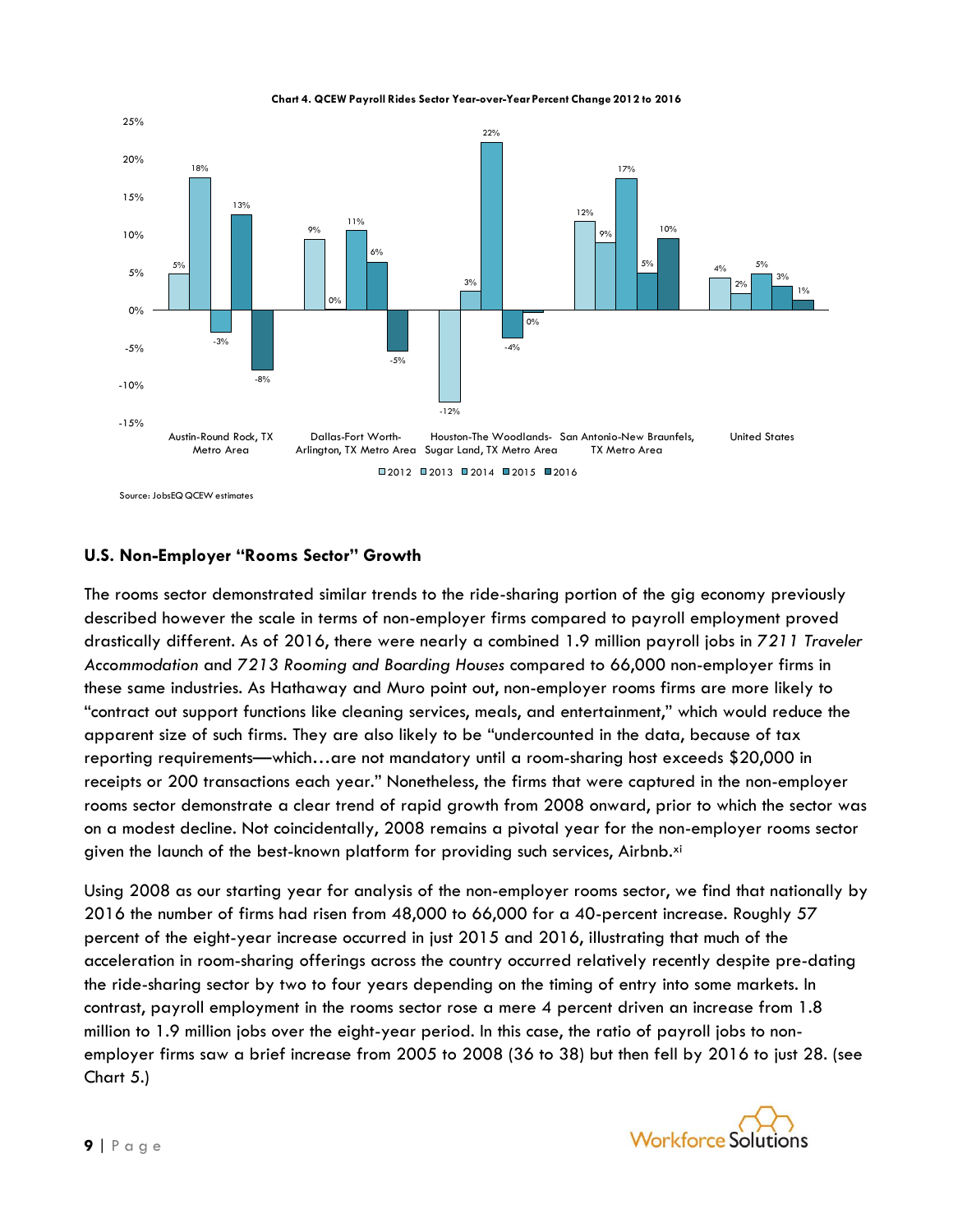

Source(s): Census Bureau Non-employer Statistics and JobsEQ and BLS QCEW estimates \*Ratios represent payroll employees to non-employer firms.

# **Texas Metropolitan Areas Non-Employer "Rooms Sector" Growth**

When it came to room-sharing trends among the major metropolitan areas of Texas, Austin once again saw the fastest growth between 2008 and 2016, rising from 234 non-employer rooms sector firms to 587 for a 151-percent increase although payroll employment growth posted a respectable 49-percent increase over the period. The net effect of these changes was a moderate shrinking of the ratio of payroll employees to non-employer firms from 30 to 21 over the eight-year period punctuated by a sharp but temporary rise to 40 in 2012. Dallas saw the third-fastest growth of non-employer firms, up 52 percent whereas payroll employment only rose 2 percent. While not apparent from the chart below due to the different scales, the ratio of payroll employment to non-employer firms across the Dallas-Fort Worth area saw a significant drop over the eight-year period, falling from 42 to 28, and likely a result of the low rate of rooms payroll growth noted previously. Houston added 445 new non-employer room sector firms for a growth rate of 55 percent, about twice as fast payroll employment growth of 24 percent. As result, the ratio of non-employer firms to payroll employment experienced a modest decline, falling from 25 to 20. Lastly, San Antonio registered a 32-percent increase in room-sharing nonemployer firms compared to a 10-percent increase in payroll employment resulting in a falling payroll to non-employer ratio of 35 to 31. Again, due to vastly different absolute levels of non-employer and payroll employment found within the rooms sector, there is little chance that the former will surpass the latter in the near future. Nevertheless, the declines in non-employer to payroll ratios nationally and across the four Texas metro areas suggest that while demonstrating smaller increases relative to the ride sector, non-employer rooms firms continue to gain in relative importance. (See Chart 6. and Table 4.)

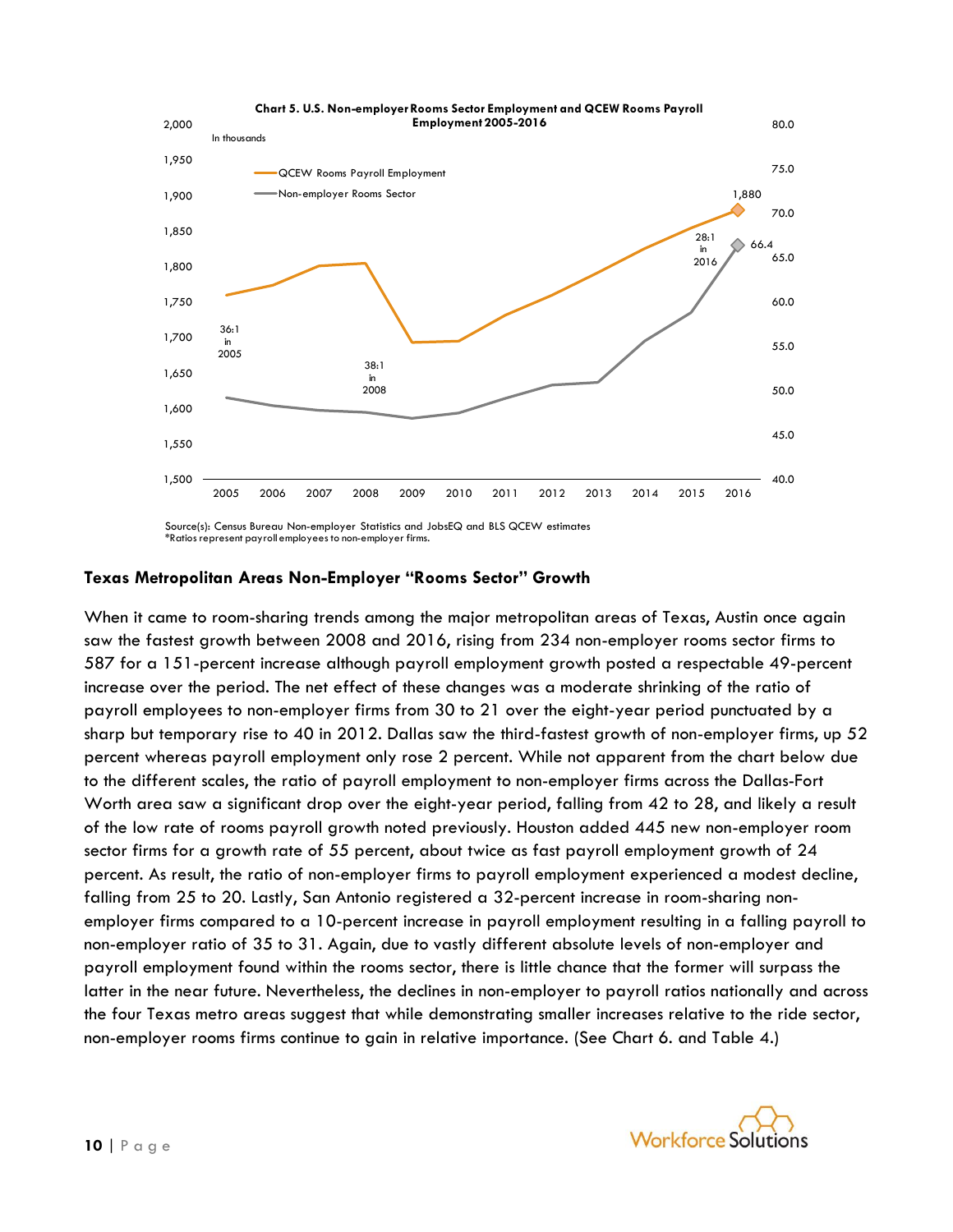| <b>Industry Title</b>                    | 2005 | 2008 | 2016 |  |
|------------------------------------------|------|------|------|--|
| <b>United States</b>                     | 36   | 38   | 28   |  |
| Austin-Round Rock, TX MSA                | 30   | 35   | 21   |  |
| Dallas-Fort Worth-Arlington, TX MSA      | 45   | 42   | 28   |  |
| Houston-The Woodlands-Sugar Land, TX MSA | 24   | 25   | 20   |  |
| San Antonio-New Braunfels, TX MSA        | 35   | 37   | 31   |  |

| Table 4. Ratio of Rooms Sector Payroll Employment to Room Sector Non-employer Firms, Selected Texas MSAs and the |
|------------------------------------------------------------------------------------------------------------------|
| U.S. 2005, 2008 and 2016                                                                                         |

Source(s): Census Bureau Non-employer Statistics and Bureau of Labor Statistics Quarterly Census of Employment and Wages (QCEW) and JobsEQ

#### **Chart 6. Selected Texas Metropolitan Areas - Non-employer Rooms Sector Employment and QCEW Rooms Payroll Employment 2005-2016**



Source(s): Census Bureau Non-employer Statistics and JobsEQ QCEW estimates

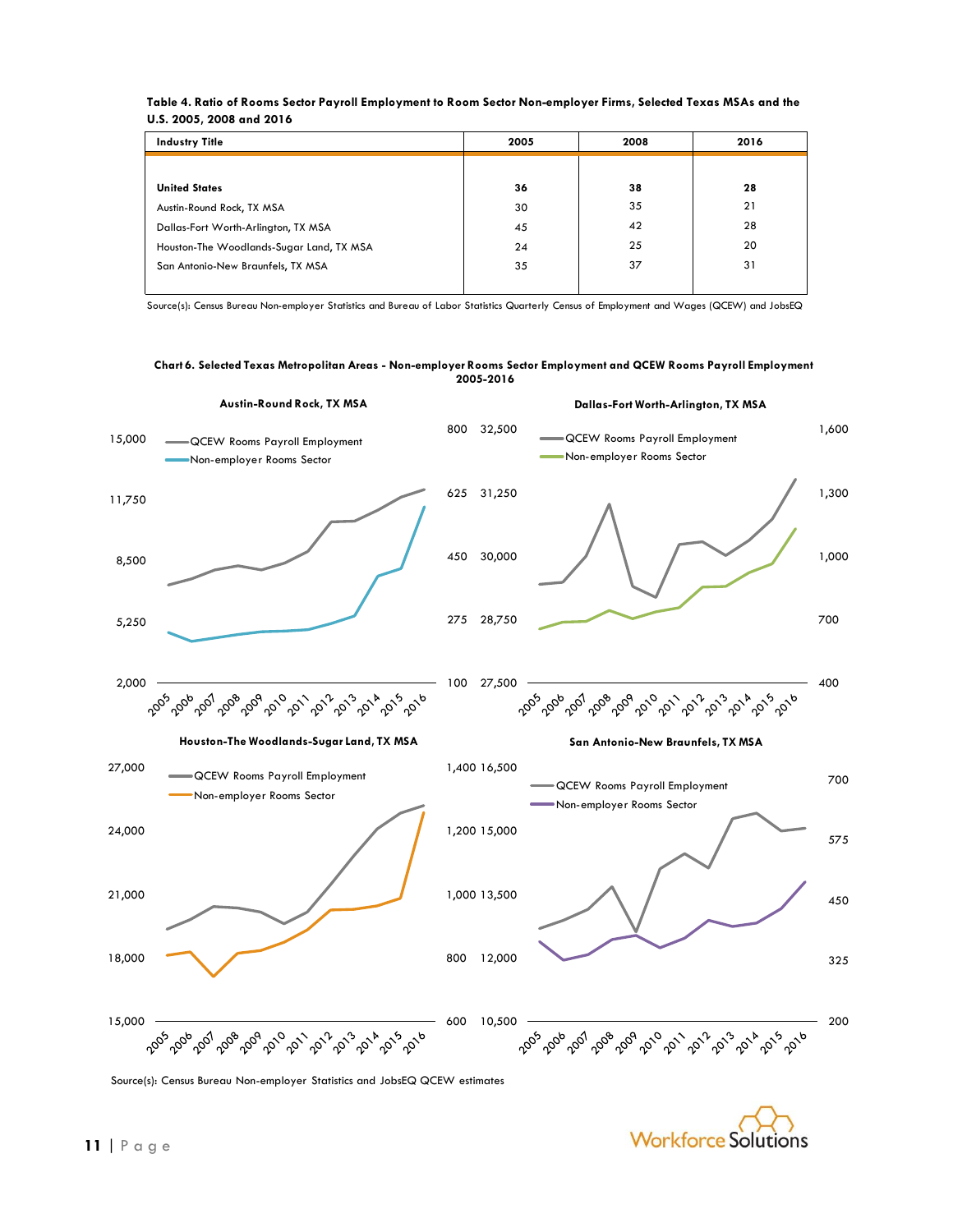# **Bureau of Labor Statistics Recent Reports of a Shrinking Gig Economy**

In June 2018, the Bureau of Labor Statistics released special report titled "Contingent and Alternative Employment Arrangements – May 2017" based on data collected through a supplement to the May 2017 Current Population Survey (CPS). This survey, conducted on behalf of BLS by the Census Bureau, includes roughly 60,000 households, and is the same survey used to generate monthly unemployment statistics, estimates of earnings, and various demographic measures of the labor force, primarily at the national level. The supplement, last conducted in 2005, seeks to make two major determinations about the work status of an individual. First, whether an individual qualifies as a contingent worker, which is someone who does not have an explicit or implicit contract for continuing employment but if selfemployed and/or an independent contractor and expects to perform the same duties for more than one year does not meet this standard. The second determination is whether an individual had an alternative employment arrangement, such as working as an independent contractor who must obtain customers on their own to provide a product or service, an on-call worker, or someone employed through a temporary help agencies or contract firm. <sup>xii xiii</sup> Note that there may be overlap between individuals in alternative employment arrangements and contingent workers however the categories are reported separately and are conceptually distinct. BLS does not use the term "gig economy" at any point in the publication, yet the two work status determinations that the supplement seeks to measure are commonly understood facets of emerging non-traditional work arrangements. Therefore, it is not unreasonable to interpret the report's findings as a measure of the gig economy as exemplified by articles written from The Washington Post, Bloomberg, and Quartz. Xiv XV XVi

Given that the BLS report should capture at least some aspects of the gig economy, one would expect the data, although sporadically produced, to reflect at least a flat if not a small increase in the share of nontraditional employment. Surprisingly, the report indicates that the share of contingent workers, using the broadest definition, *fell* from 4.1 percent to 3.8 percent between 2005 and 2017. Individuals working in alternative arrangements as independent contractors also declined from 7.4 percent to 6.9 percent over this same period. There is little reason to doubt that the data may be accurate based on the questions and *how* they were asked. Furthermore, there is no reason to question BLS's rigorous standards of ensuring statistical validity of the data that *was* collected. At the same token, the supplement as currently designed may simply not be sufficiently nuanced to detect relatively small but rapidly growing segments of the labor market. For instance, the Current Population Survey mainly focuses on an individual's primary job meaning that occasional work, like driving for Uber or Lyft, might not be captured. Furthermore, the limited size of the survey, again only 60,000 households, prevents the examination of regional trends could reflect the trends described throughout this report that otherwise are obscured by aggregate figures. <sup>xvii</sup> (see Chart 7.)

In all fairness, the technical documentation included with the BLS special report clearly states that "four new questions were added to the May 2017 supplement. These questions were designed to identify individuals who found short tasks or jobs through a mobile app or website and were paid through the same app or website. Data from these new questions are not included in this news release." The results of the new questions will be released in a BLS Monthly Labor Review article later this fall and it is encouraging that BLS recognizes the shortcomings of the supplement and has taken measures to compensate for them. The issue going forward is that since these will be new questions, there will be no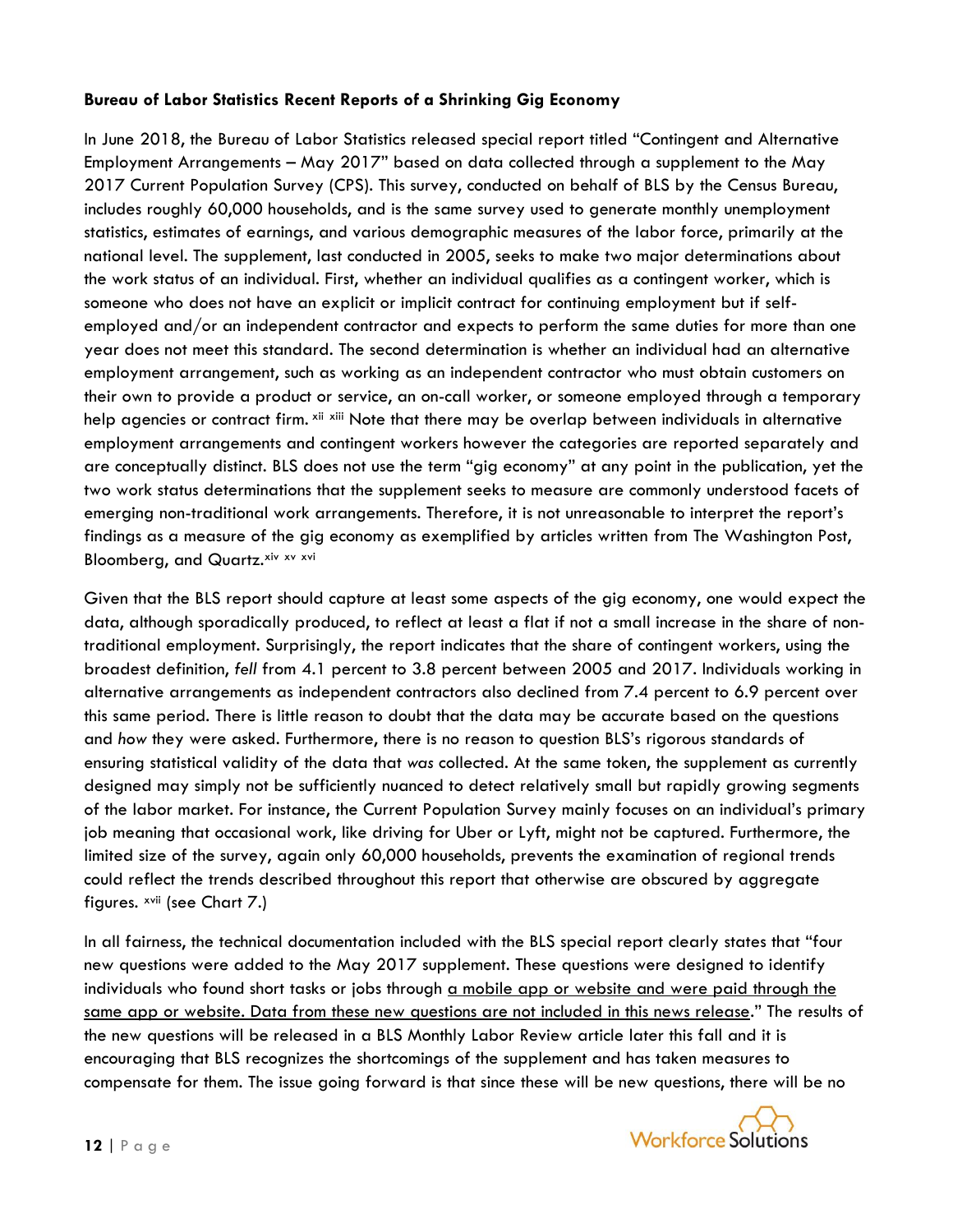past data with which to compare them directly. As a result, there are questions surrounding the usefulness of the findings although BLS could choose to repeat the supplement more frequently to overcome this limitation sooner rather than later.





# **Conclusion**

This report examines two of the most prominent segments of the gig economy, ride-sharing and roomsharing, concepts that were first elucidated through rich research conducted at the Brookings Institute. A look at more recent data reveals that trends that previously could only be measured through 2014 have continued and in fact have accelerated, signaling that the gig economy continues to grow in importance. Thus far, there is little evidence to suggest that peer-to-peer service-sharing platforms are causing steep drops in analogous traditional payroll employment yet policymakers should remain vigilant to these disruptive forces as we remain in the early stages of adoption of these technologies. Given that most municipalities, states, etc. do not appear willing to engage in outright bans on ride-sharing and roomsharing services, it may be necessary to expand training and re-training opportunities for individuals that find themselves displaced by the changes detailed throughout this report.

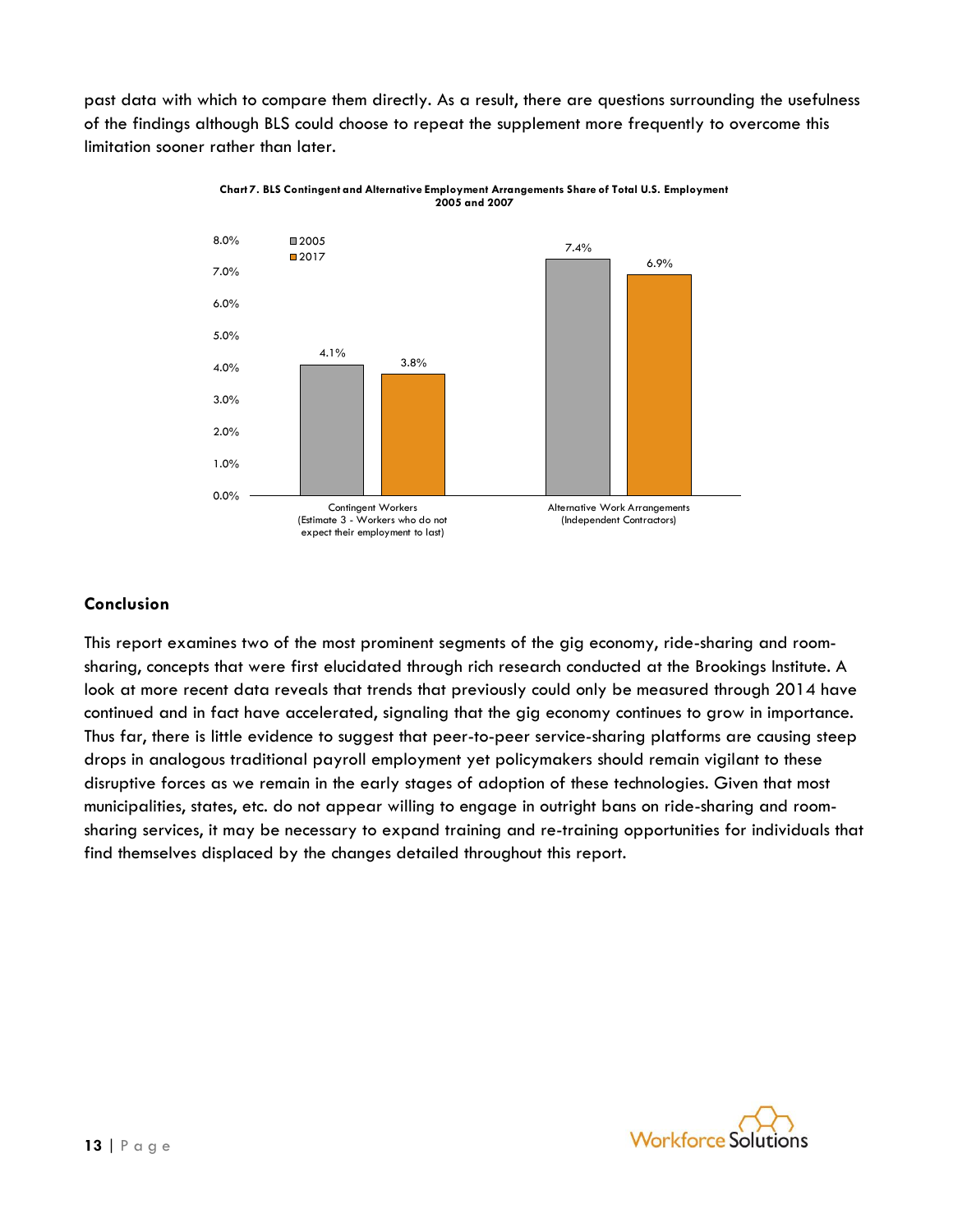|  |  |  |  |  |  |  |  | Appendix: Ride-sharing and Room-Sharing Non-employer Firms and Payroll Employment by Metropolitan Area (2012-2016) and (2008-2016) |
|--|--|--|--|--|--|--|--|------------------------------------------------------------------------------------------------------------------------------------|
|--|--|--|--|--|--|--|--|------------------------------------------------------------------------------------------------------------------------------------|

|        |                                                | <b>Rides Sector</b> |                    |          |                    |         | Rooms Sector |                    |        |          |                    |          |          |
|--------|------------------------------------------------|---------------------|--------------------|----------|--------------------|---------|--------------|--------------------|--------|----------|--------------------|----------|----------|
| MSA ID | <b>MSA</b>                                     |                     | Non-employer Firms |          | Payroll Employment |         |              | Non-employer Firms |        |          | Payroll Employment |          |          |
|        |                                                | 2012                | 2016               | 2012-    | 2012               | 2016    | 2012-        | 2008               | 2016   | 2008-    | 2008               | 2016     | 2008-    |
|        |                                                |                     |                    | 2016 Pct |                    |         | 2016 Pct     |                    |        | 2016 Pct |                    |          | 2016 Pct |
|        |                                                |                     |                    |          |                    |         |              |                    |        |          |                    |          |          |
|        | <b>United States</b>                           | 234,195             | 853,347            | 264%     | 162,830            | 182,784 | 12%          | 47,548             | 66,370 | 40%      | 1,804,871          | ,879,803 | 4%       |
| 12060  | Atlanta-Sandy Springs-Roswell, GA              | 4,564               | 21,845             | 379%     | 1,773              | 2,019   | 14%          | 665                | 1,069  | 61%      | 23,760             | 23,742   | 0%       |
| 12420  | Austin-Round Rock, TX                          | 1,029               | 6,839              | 565%     | 540                | 640     | 19%          | 234                | 587    | 151%     | 8,246              | 12,314   | 49%      |
| 12580  | Baltimore-Columbia-Towson, MD                  | 2,307               | 10,075             | 337%     | 2,910              | 2,254   | $-23%$       | 304                | 391    | 29%      | 9,564              | 8,947    | $-6%$    |
| 14460  | Boston-Cambridge-Newton, MA-NH                 | 6,646               | 28,249             | 325%     | 5,571              | 6,762   | 21%          | 692                | 1,122  | 62%      | 24,345             | 24,676   | 1%       |
| 15380  | Buffalo-Cheektowaga-Niagara Falls, NY          | 450                 | 869                | 93%      | 1,582              | 1,337   | -15%         | 122                | 130    | 7%       | 3,909              | 4,651    | 19%      |
| 16740  | Charlotte-Concord-Gastonia, NC-SC              | 1,149               | 5,443              | 374%     | 370                | 685     | 85%          | 148                | 324    | 119%     | 8,273              | 10,086   | 22%      |
| 16980  | Chicago-Naperville-Elgin, IL-IN-WI             | 17,601              | 59,257             | 237%     | 6,727              | 7,100   | 6%           | 875                | 1,341  | 53%      | 39,216             | 40,001   | 2%       |
| 17140  | Cincinnati, OH-KY-IN                           | 702                 | 3,447              | 391%     | 1,113              | 1,296   | 16%          | 166                | 250    | 51%      | 6,438              | 6,229    | $-3%$    |
| 17460  | Cleveland-Elyria, OH                           | 695                 | 4,038              | 481%     | 1,324              | 1,579   | 19%          | 173                | 288    | 66%      | 6,545              | 7,140    | 9%       |
| 18140  | Columbus, OH                                   | 1,029               | 5,040              | 390%     | 542                | 553     | 2%           | 156                | 292    | 87%      | 7,563              | 7,498    | $-1%$    |
| 19100  | Dallas-Fort Worth-Arlington, TX                | 3,671               | 20,077             | 447%     | 1,676              | 1,868   | 11%          | 744                | 1,132  | 52%      | 31,034             | 31,518   | 2%       |
| 19740  | Denver-Aurora-Lakewood, CO                     | 2,492               | 13,545             | 444%     | 1,172              | 1,592   | 36%          | 327                | 623    | 91%      | 15,156             | 16,769   | 11%      |
| 19820  | Detroit-Warren-Dearborn, MI                    | 2,288               | 7,570              | 231%     | 1,687              | 2,259   | 34%          | 428                | 493    | 15%      | 9,835              | 17,722   | 80%      |
| 25540  | Hartford-West Hartford-East Hartford, CT       | 382                 | 1,904              | 398%     | 1,015              | 988     | $-3%$        | 111                | 158    | 42%      | 4,089              | 3,755    | $-8%$    |
| 26420  | Houston-The Woodlands-Sugar Land, TX           | 3,559               | 14,058             | 295%     | 1,781              | 2,145   | 20%          | 813                | 1,258  | 55%      | 20,346             | 25,198   | 24%      |
| 26900  | Indianapolis-Carmel-Anderson, IN               | 888                 | 4,042              | 355%     | 675                | 712     | 6%           | 142                | 235    | 65%      | 8,175              | 8,504    | 4%       |
| 27260  | Jacksonville, FL                               | 515                 | 2,538              | 393%     | 329                | 799     | 143%         | 178                | 262    | 47%      | 9,525              | 10,136   | 6%       |
| 28140  | Kansas City, MO-KS                             | 967                 | 3,381              | 250%     | 1,028              | 1,179   | 15%          | 189                | 235    | 24%      | 9,787              | 9,220    | $-6%$    |
| 29820  | Las Vegas-Henderson-Paradise, NV               | 834                 | 11,375             | 1264%    | 11,221             | 10,765  | $-4%$        | 255                | 420    | 65%      | 174,854            | 166,858  | $-5%$    |
| 31080  | Los Angeles-Long Beach-Anaheim, CA             | 9,960               | 71,212             | 615%     | 8,334              | 8,047   | $-3%$        | 1,822              | 3,251  | 78%      | 63,945             | 71,634   | 12%      |
| 31140  | Louisville/Jefferson County, KY-IN             | 498                 | 1,894              | 280%     | 509                | 396     | $-22%$       | 97                 | 157    | 62%      | 5,153              | 5,002    | $-3%$    |
| 32820  | Memphis, TN-MS-AR                              | 305                 | 1,465              | 380%     | 892                | 1,048   | 18%          | 148                | 215    | 45%      | 17,018             | 10,940   | $-36%$   |
| 33100  | Miami-Fort Lauderdale-West Palm Beach, FL      | 6,661               | 33,368             | 401%     | 3,198              | 3,321   | 4%           | 1,221              | 1,904  | 56%      | 48,685             | 58,854   | 21%      |
| 33340  | Milwaukee-Waukesha-West Allis, WI              | 630                 | 2,942              | 367%     | 622                | 1,004   | 61%          | 125                | 180    | 44%      | 5,801              | 6,045    | 4%       |
| 33460  | Minneapolis-St. Paul-Bloomington, MN-WI        | 3,091               | 9,601              | 211%     | 1,695              | 1,890   | 12%          | 361                | 500    | 39%      | 13,953             | 12,816   | $-8%$    |
| 34980  | Nashville-Davidson--Murfreesboro--Franklin, TN | 1,032               | 7,010              | 579%     | 503                | 608     | 21%          | 180                | 465    | 158%     | 12,140             | 12,430   | 2%       |
| 35380  | New Orleans-Metairie, LA                       | 1,990               | 6,642              | 234%     | 663                | 709     | 7%           | 196                | 356    | 82%      | 10,828             | 14,587   | 35%      |
| 35620  | New York-Newark-Jersey City, NY-NJ-PA          | 73,874              | 142,953            | 94%      | 22,853             | 22,894  | $0\%$        | 2,107              | 3,612  | 71%      | 70,588             | 81,047   | 15%      |
| 36420  | Oklahoma City, OK                              | 332                 | 1,700              | 412%     | 178                | 229     | 29%          | 107                | 168    | 57%      | 4,670              | 5,343    | 14%      |
| 36740  | Orlando-Kissimmee-Sanford, FL                  | 2,995               | 11,141             | 272%     | 1,494              | 1,781   | 19%          | 368                | 549    | 49%      | 49,369             | 58,042   | 18%      |
| 37980  | Philadelphia-Camden-Wilmington, PA-NJ-DE-MD    | 4,658               | 20,826             | 347%     | 4,531              | 4,465   | $-1%$        | 523                | 853    | 63%      | 17,040             | 18,147   | 7%       |
| 38060  | Phoenix-Mesa-Scottsdale, AZ                    | 2,581               | 14,362             | 456%     | 2,064              | 3,160   | 53%          | 395                | 690    | 75%      | 28,844             | 26,219   | $-9%$    |
| 38300  | Pittsburgh, PA                                 | 658                 | 4,684              | 612%     | 1,322              | 1,254   | $-5%$        | 193                | 280    | 45%      | 7,964              | 8,983    | 13%      |
| 38900  | Portland-Vancouver-Hillsboro, OR-WA            | 1,239               | 7,481              | 504%     | 868                | 1,203   | 39%          | 350                | 903    | 158%     | 9,085              | 9,848    | 8%       |
| 39300  | Providence-Warwick, RI-MA                      | 599                 | 3,457              | 477%     | 817                | 855     | 5%           | 206                | 295    | 43%      | 4,997              | 5,826    | 17%      |
| 39580  | Raleigh, NC                                    | 807                 | 3,573              | 343%     | 269                | 468     | 74%          | 115                | 174    | 51%      | 3,560              | 4,559    | 28%      |
| 40060  | Richmond, VA                                   | 553                 | 2,604              | 371%     | 648                | 706     | 9%           | 143                | 184    | 29%      | 5,390              | 5,770    | 7%       |
| 40140  | Riverside-San Bernardino-Ontario, CA           | 1,149               | 8,706              | 658%     | 1,191              | 1,237   | 4%           | 509                | 828    | 63%      | 19,163             | 23,269   | 21%      |
| 40380  | Rochester, NY                                  | 305                 | 400                | 31%      | 795                | 1,027   | 29%          | 156                | 226    | 45%      | 3,193              | 3,038    | $-5%$    |
| 40900  | Sacramento--Roseville--Arden-Arcade, CA        | 782                 | 7,793              | 897%     | 1,249              | 1,336   | 7%           | 320                | 435    | 36%      | 9,886              | 10,355   | 5%       |
| 41180  | St. Louis, MO-IL                               | 1,175               | 3,526              | 200%     | 1,216              | 1,169   | $-4%$        | 278                | 330    | 19%      | 10,032             | 12,121   | 21%      |
| 41620  | Salt Lake City, UT                             | 384                 | 2,441              | 536%     | 271                | 286     | 6%           | 148                | 195    | 32%      | 7,350              | 7,710    | 5%       |
| 41700  | San Antonio-New Braunfels, TX                  | 1,016               | 4,550              | 348%     | 819                | 1,206   | 47%          | 369                | 488    | 32%      | 13,679             | 15,067   | 10%      |
| 41740  | San Diego-Carlsbad, CA                         | 2,617               | 16,758             | 540%     | 1,304              | 1,319   | 1%           | 512                | 951    | 86%      | 31,515             | 36,067   | 14%      |
| 41860  | San Francisco-Oakland-Hayward, CA              | 6,973               | 37,486             | 438%     | 3,602              | 6,466   | 80%          | 774                | 1,660  | 114%     | 32,908             | 31,506   | $-4%$    |
| 41940  | San Jose-Sunnyvale-Santa Clara, CA             | 1,232               | 9,348              | 659%     | 889                | 976     | 10%          | 209                | 460    | 120%     | 8,300              | 8,993    | 8%       |
| 42660  | Seattle-Tacoma-Bellevue, WA                    | 3,193               | 14,108             | 342%     | 2,326              | 2,392   | 3%           | 555                | 1,172  | 111%     | 16,064             | 16,381   | 2%       |
| 45300  | Tampa-St. Petersburg-Clearwater, FL            | 1,443               | 8,155              | 465%     | 706                | 942     | 33%          | 477                | 524    | 10%      | 14,550             | 18,650   | 28%      |
| 47260  | Virginia Beach-Norfolk-Newport News, VA-NC     | 639                 | 3,339              | 423%     | 673                | 697     | 4%           | 165                | 201    | 22%      | 13,394             | 11,150   | $-17%$   |
| 47900  | Washington-Arlington-Alexandria, DC-VA-MD-WY   | 13,154              | 45,546             | 246%     | 4,670              | 5,673   | 21%          | 741                | 1,160  | 57%      | 40,451             | 41,349   | 2%       |
|        |                                                |                     |                    |          |                    |         |              |                    |        |          |                    |          |          |

Source(s): Census Bureau Non-employer Statistics, Bureau of Labor Statistics Quarterly Census of Employment and Wages (QCEW), and JobsEQ

viii Saddle Up, San Antonio, Your uberX Has Arrived! – Nicole (via Uber blog)<https://archive.is/pfMwp>

<sup>x</sup> Uber returning to San Antonio immediately - Josh Baug[h https://www.mysanantonio.com/news/local/article/Uber-returning-to-San-Antonio-immediately-](https://www.mysanantonio.com/news/local/article/Uber-returning-to-San-Antonio-immediately-6568842.php)[6568842.php](https://www.mysanantonio.com/news/local/article/Uber-returning-to-San-Antonio-immediately-6568842.php)



 $\overline{\phantom{a}}$ 

<sup>i</sup> Digital labour and development: impacts of global digital labour platforms and the gig economy on worker livelihoods - Mark Graham Oxford Internet Institute, University of Oxford, UK<http://journals.sagepub.com/doi/pdf/10.1177/1024258916687250>

ii Tracking the gig economy: New numbers - Ian Hathaway and Mark Muro <https://www.brookings.edu/research/tracking-the-gig-economy-new-numbers/> iii Uber and Lyft to suspend Austin operations after vote on background checks - T.C. Sottek [https://www.theverge.com/2016/5/8/11634630/uber-and](https://www.theverge.com/2016/5/8/11634630/uber-and-lyft-threaten-to-leave-austin-after-vote-on-background-checks)[lyft-threaten-to-leave-austin-after-vote-on-background-checks](https://www.theverge.com/2016/5/8/11634630/uber-and-lyft-threaten-to-leave-austin-after-vote-on-background-checks)

 $\frac{1}{N}$  Lyft and Uber will return to Austin on Monday – Andrew Liptak [https://www.theverge.com/2017/5/27/15705060/lyft-uber-returning-austin-texas](https://www.theverge.com/2017/5/27/15705060/lyft-uber-returning-austin-texas-fingerprinting-requirements)[fingerprinting-requirements](https://www.theverge.com/2017/5/27/15705060/lyft-uber-returning-austin-texas-fingerprinting-requirements)

<sup>v</sup> Uber Launches in Dallas! - Bradley Joyc[e http://launchdfw.com/2012/08/16/uber-launches-in-dallas/](http://launchdfw.com/2012/08/16/uber-launches-in-dallas/)

vi Uber, Lyft cleared to pick up fares at DFW Airport - Gordon Dickso[n https://www.star-telegram.com/news/traffic/your-commute/article30501399.html](https://www.star-telegram.com/news/traffic/your-commute/article30501399.html) vii Ridesharing service Uber jumps into Houston market - Dug Begley and Cindy Georg[e https://www.chron.com/news/houston-](https://www.chron.com/news/houston-texas/houston/article/Ridesharing-service-Uber-jumps-into-Houston-market-5253892.php)

[texas/houston/article/Ridesharing-service-Uber-jumps-into-Houston-market-5253892.php](https://www.chron.com/news/houston-texas/houston/article/Ridesharing-service-Uber-jumps-into-Houston-market-5253892.php)

<sup>&</sup>lt;sup>ix</sup> Lyft and Uber Still Illegal, Still Operating in San Antonio - Iris Dimmic[k https://therivardreport.com/lyft-and-uber-still-illegal-san-antonio/](https://therivardreport.com/lyft-and-uber-still-illegal-san-antonio/)